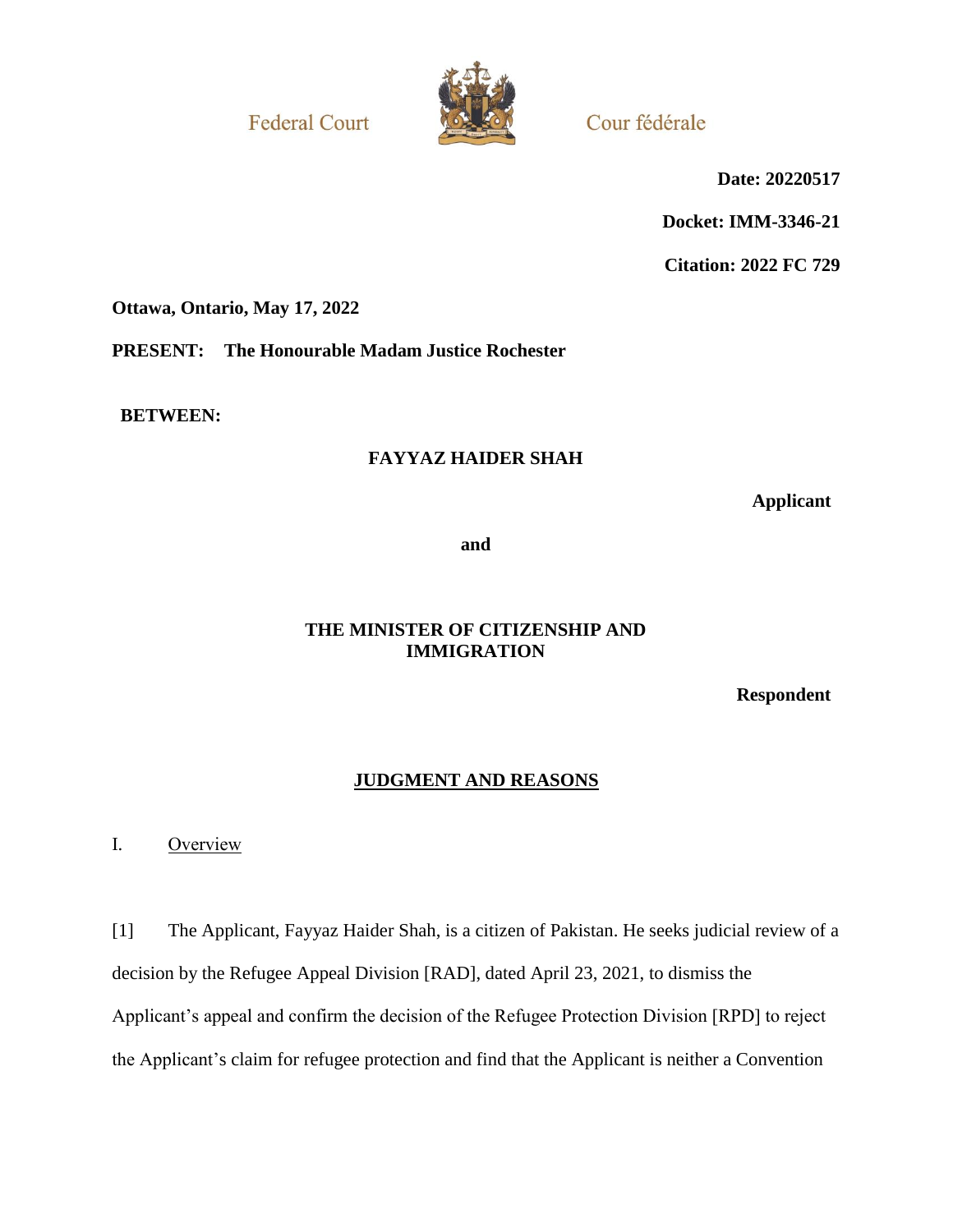refugee nor a person in need of protection under sections 96 and 97(1) of the *Immigration and Refugee Protection Act*, SC 2001, c 27.

[2] The Applicant alleges that he fears religious extremists due to his conversion from Sunni Islam to Shia Islam and the police. The determinative issue before the RAD was the existence of viable internal flight alternatives [IFA] in Islamabad and Karachi.

[3] The Applicant submits that the RAD: (i) failed to assess the risk presented to the Applicant by the police; (ii) minimized and overlooked documentary evidence which spoke to the lack of safety for the Applicant in the proposed IFA cities due to his profile as a Shia convert; and (iii) unreasonably assessed the Applicant's explanation as to why he could not gather evidence of an ongoing pursuit by his agents of persecution. The Applicant further submits that, ultimately, the RAD's reasons lacked sufficiency in a number of key regards resulting in the decision being unreasonable.

[4] The Respondent submits that the RAD reasonably found that the Applicant: (i) would not be threatened in Islamabad or Karachi; and (ii) does not have the profile of a person who would be targeted or persecuted in the proposed IFA cities. The Respondent further submits that the RAD reasonably found that there was no evidence that the Applicant's persecutors had made any efforts to locate him since May 2018. The Respondent pleads that the RAD's findings were reasonable in light of the record before it.

[5] For the reasons that follow, this application for judicial review is dismissed.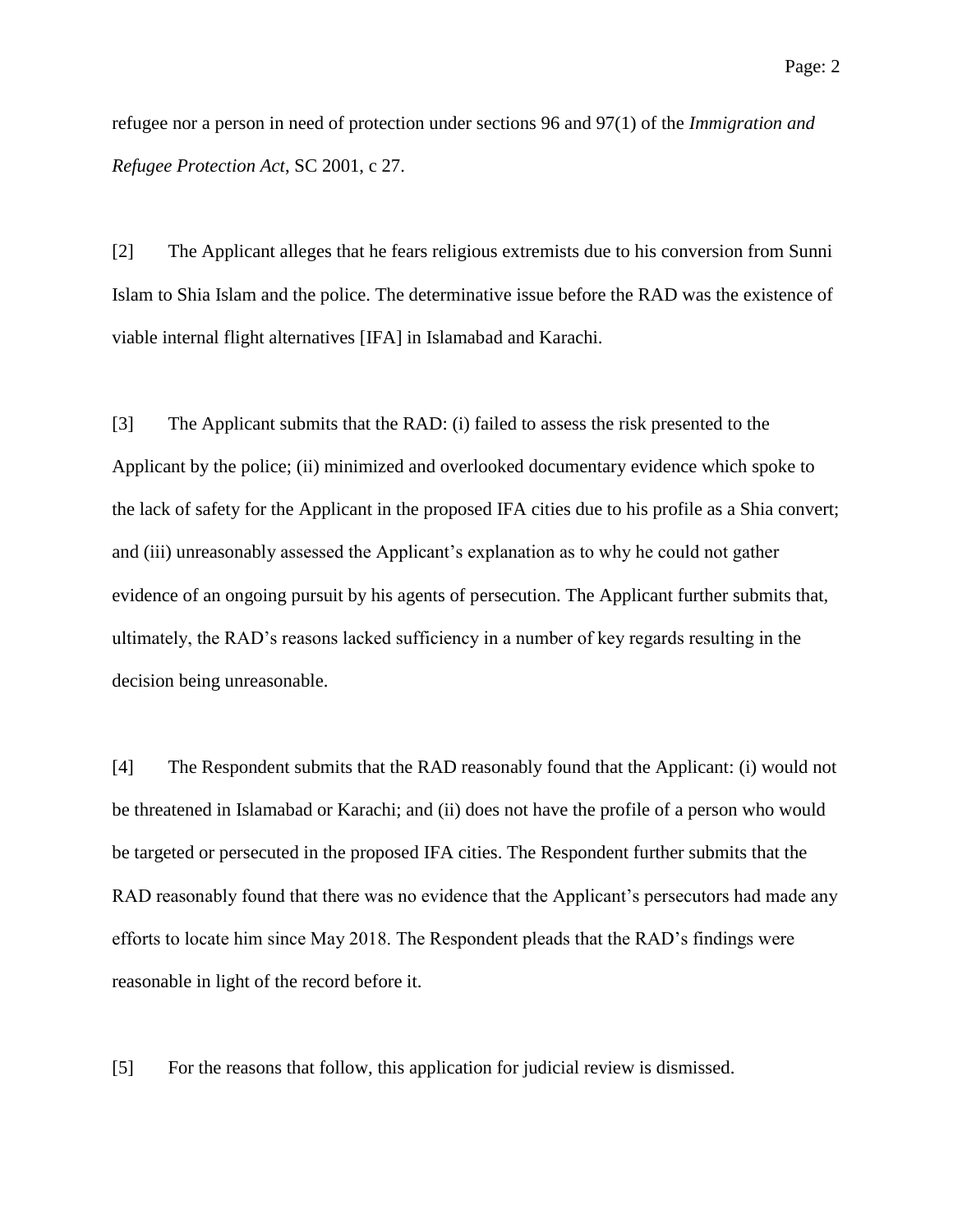#### II. Standard of Review

[6] Having considered the record and the submissions of counsel, I find that the numerous issues raised by the Applicant are properly reviewed on a standard of reasonableness.

[7] The Applicant, in his written submissions, sought to frame the RAD's treatment of the risk presented by the police, and the rejection of the Applicant's explanation for the lack of ongoing threats, as an error of law and a breach of procedural fairness. The Respondent submits that reasonableness is the standard of review applicable to the matter at hand.

[8] I agree with the Respondent. In *Canada (Minister of Citizenship and Immigration) v Vavilov*, 2019 SCC 65 [*Vavilov*], the Supreme Court of Canada was clear: on judicial review of an administrative decision, a reviewing court should start with the presumption that the applicable standard of review for all aspects of that decision is reasonableness (at para 25) and then determine whether one of the issues raised warrants a departure from this presumption (at para 17). In my view, no such departure is warranted in the present case.

[9] A reasonable decision is one that is justified in relation to the facts and the law that constrain the decision maker (*Vavilov* at para 85). It is the Applicant, the party challenging the decision, who bears the onus of demonstrating that the RAD's decision is unreasonable (*Vavilov* at para 100). For the reviewing court to intervene, the challenging party must satisfy the court that "there are sufficiently serious shortcomings in the decision such that it cannot be said to exhibit the requisite degree of justification, intelligibility and transparency", and that such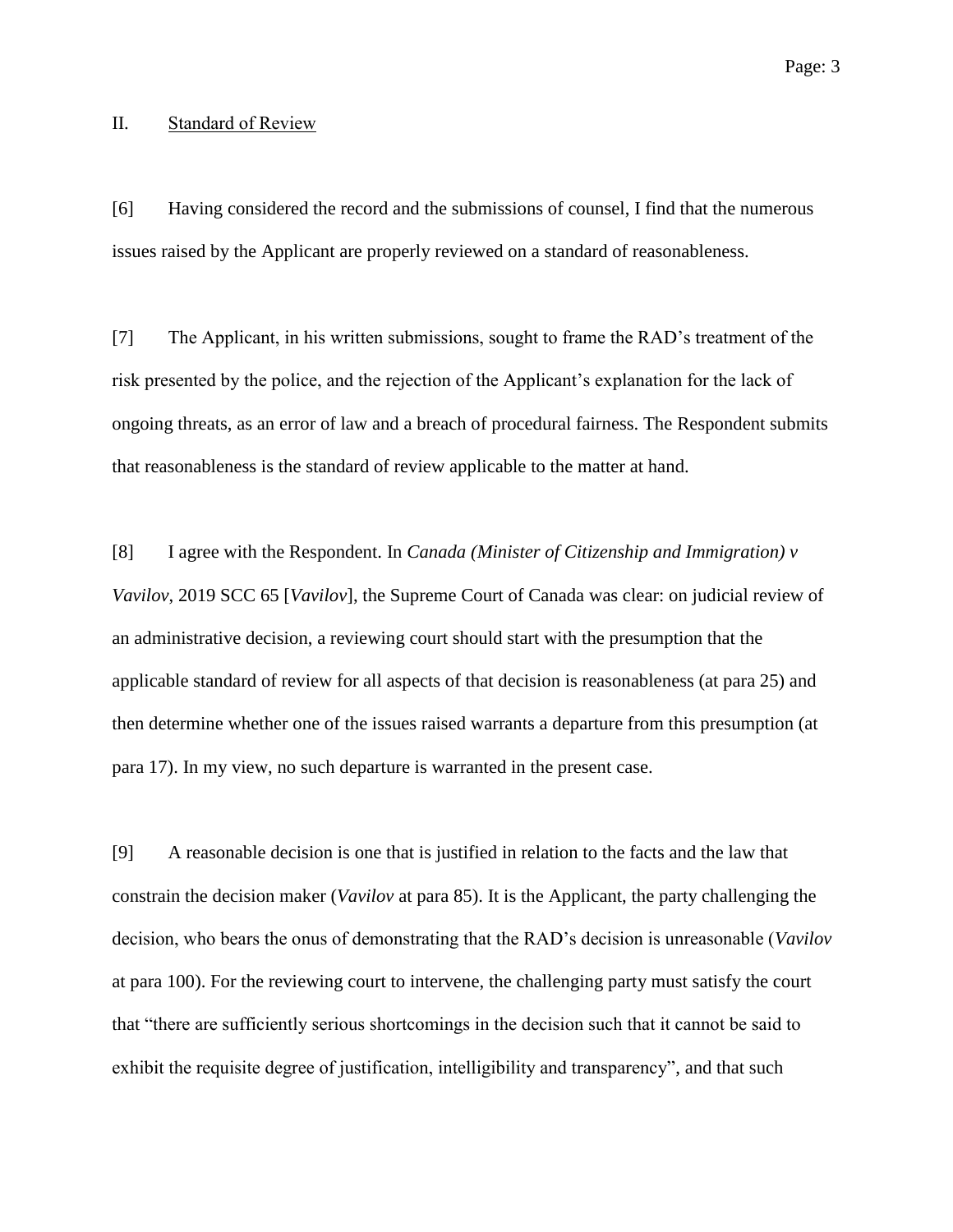alleged shortcomings or flaws "must be more than merely superficial or peripheral to the merits of the decision" (*Vavilov* at para 100).

[10] Reasonableness is a deferential, but robust, standard of review (*Vavilov* at paras 12-13). As such, the approach is one of deference, especially with respect to findings of fact and the weighing of evidence. A reviewing court should not interfere with factual findings, absent exceptional circumstances, and it is not the function of this Court on an application for judicial review to reweigh or reassess the evidence considered by the decision maker (*Vavilov* at para 125). A reasonableness review also is not a "line-by-line treasure hunt for error," the reviewing court simply must be satisfied that the decision maker's reasons "add up" (*Vavilov* at paras 102 and 104).

### III. Analysis

#### A. *The Police as an Agent of Persecution*

[11] The Applicant lived in the United Arab Emirates from 1995 to April 2018, where he worked as a truck driver, and returned to Pakistan approximately a month per year. The Applicant converted from Sunni to Shia Islam in 2000. The Applicant alleges that in 2018, he purchased a small house for himself and his family in Gujrat; however, he was defrauded and was never able to take possession because the Sipah-e-Sahaba [SSP] accused the Applicant of seeking to expand the Shia presence in Gujrat. When the Applicant returned to Gujrat in April 2018, according to his Basis of Claim form [BOC], he "went to the area police but since they are part of such groups did not address [his] complaint". The Applicant also stated in his BOC that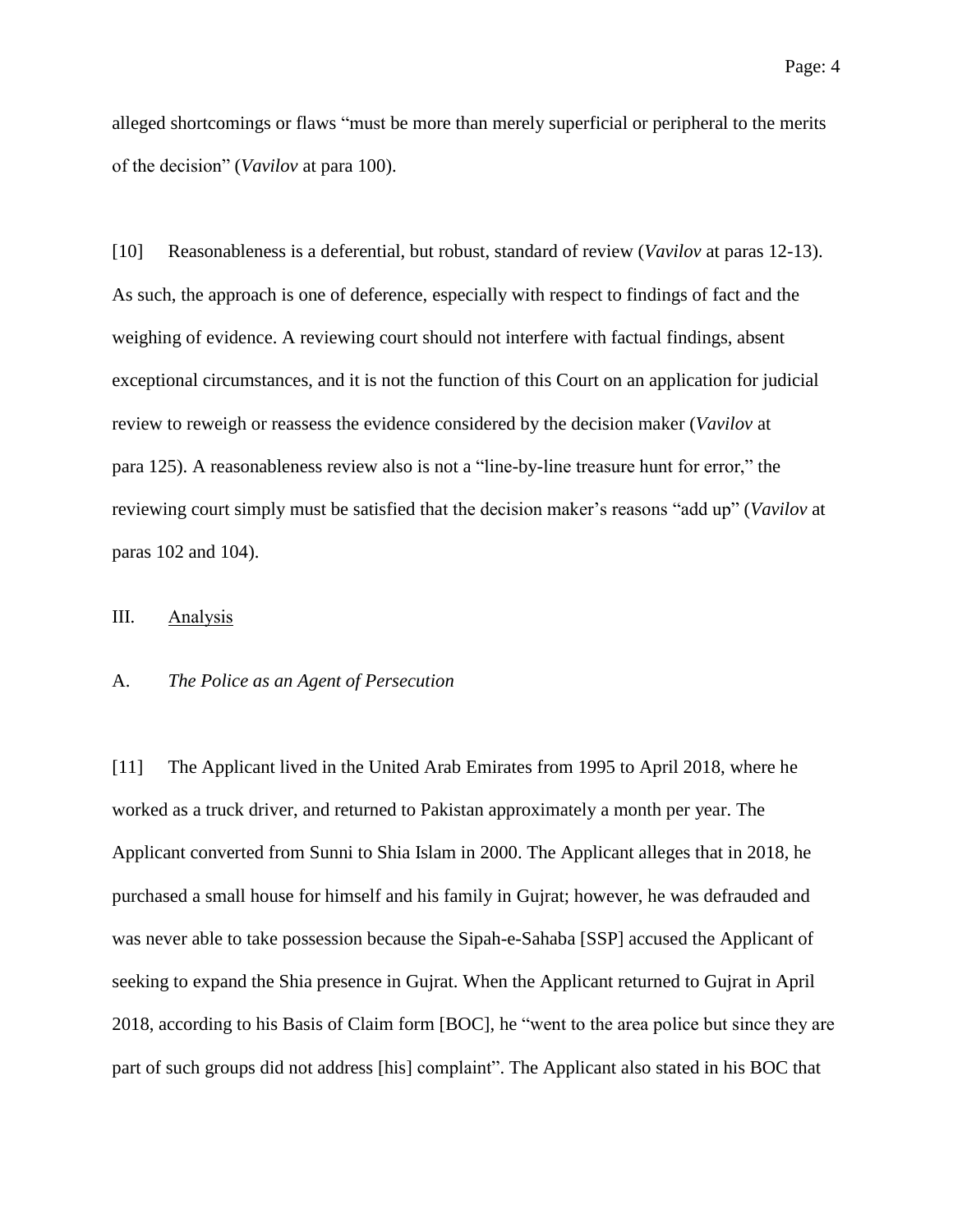the "mafia launched a complaint against [him] in the police station" and as a result, he was summoned by the police on April 15, 2018. The Applicant alleges that there were witnesses from the SSP who falsely alleged that he was involved in an arson, and thus he was arrested, beaten, and was only released upon paying a bribe. Later that month, the Applicant alleges that the SSP kidnapped his son, who was released upon payment of a ransom. In May 2018, the Applicant left Gujrat, travelled through the United States and arrived in Canada in June 2018.

[12] The RAD noted that the Applicant's testimony was that his encounters with the police and the SSP were limited to Gujrat in 2018. The Applicant had testified that the police had issued a first information report [FIR] against him, however, both the RPD and the RAD found there was no FIR registered against the Applicant. This finding was not contested. In his submissions to the RAD, the Applicant argued that "there is complicity of the police with powerful clerics and militant organizations", and thus since the police are corrupt, the SSP would be able to locate him in the proposed IFAs through the tenant registration system. In considering the argument that the Applicant would be located in the proposed IFAs, the RAD found that although the Applicant had some encounters with the police, they and the state were not his agents of persecution.

[13] The Applicant submits that the RAD erred by not engaging with the totality of the evidence presented by the Applicant as to his experiences with the police. The Applicant further submits that he stated that he feared the police and as such, the RAD ought to have explained why the police were not an agent of persecution.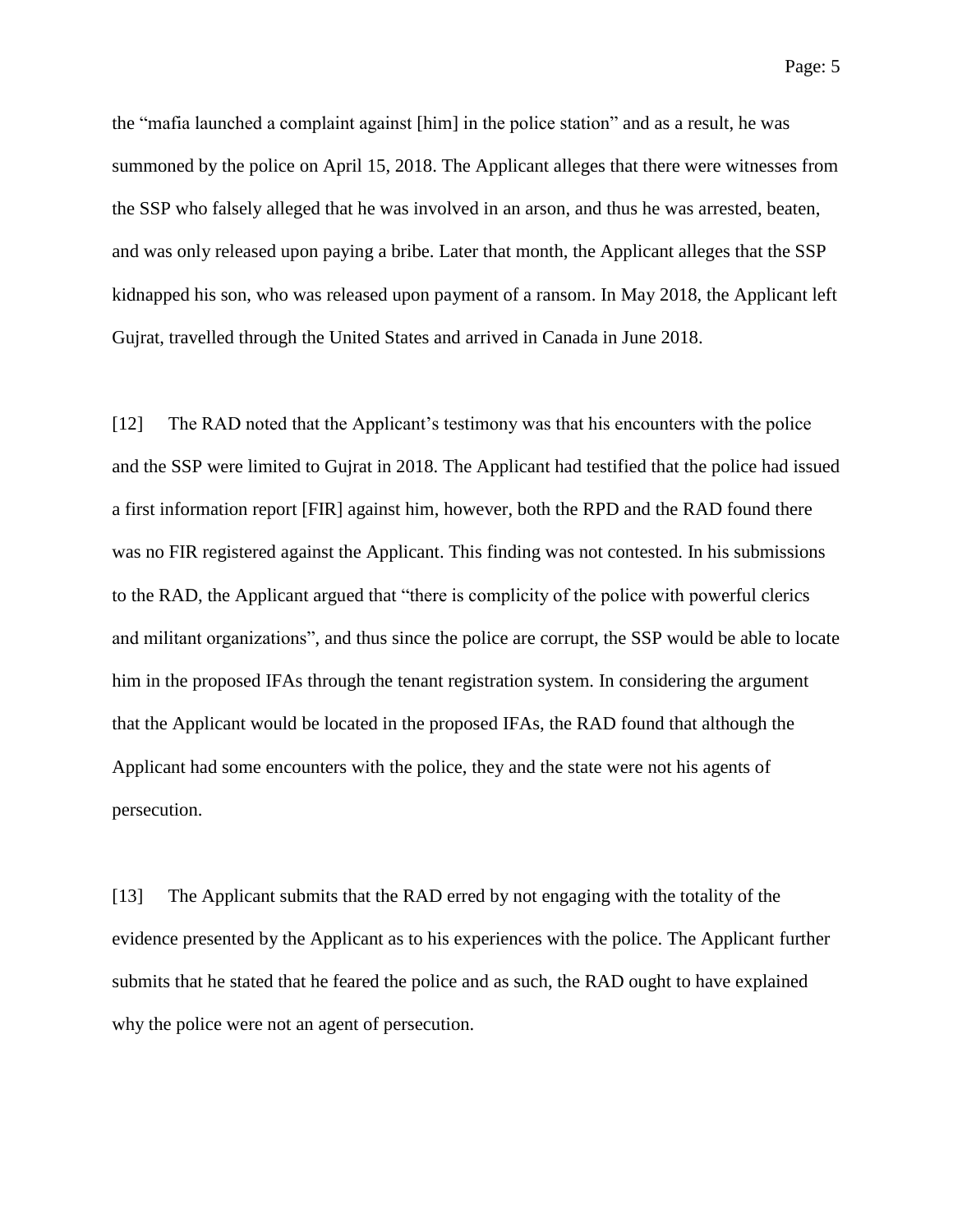[14] The Respondent pleads that the Applicant testified and submitted that he feared the police of Gujrat because they were colluding with the SSP. The Respondent notes that the RPD and RAD found the Applicant not credible in terms of the issuance of a FIR by the police, and that the Applicant never mentioned that the national police would have an interest in him if he moved to an IFA. It was reasonable, in the Respondent's view, of the RAD to find that the police and the state were not persecutors in the content of its analysis of the proposed IFAs. The RAD concluded that the SSP were not looking for the Applicant, there was no FIR, and thus it was reasonable to conclude that there was no reason for the police to have any interest in the Applicant in an IFA.

[15] The record before the RAD supports the Respondent's position, and I find the RAD's decision to be reflective of what was submitted to it. The Applicant's evidence spoke to the police in Gujrat and the concern that they were cooperating with the SSP. At the RPD hearing, the Applicant addressed his fear that the SSP were colluding with the Gujrat police:

> MEMBER: Okay. Now, you said -- well, he says -- well, I would like to know, what do you fear from the police, sir?

> CLAIMANT: It means that they are colluding with the police and they, the police, will hunt me down.

MEMBER: Who are they, please, who are you talking about?

CLAIMANT: They -- the Sipah-e-Sahaba and the police, and their men are also in the police.

[…]

MEMBER: Why you are telling me you fear the police? What level of police are you talking about, sir? Is it a lot of police, the territorial, the national?

CLAIMANT: The police of my city.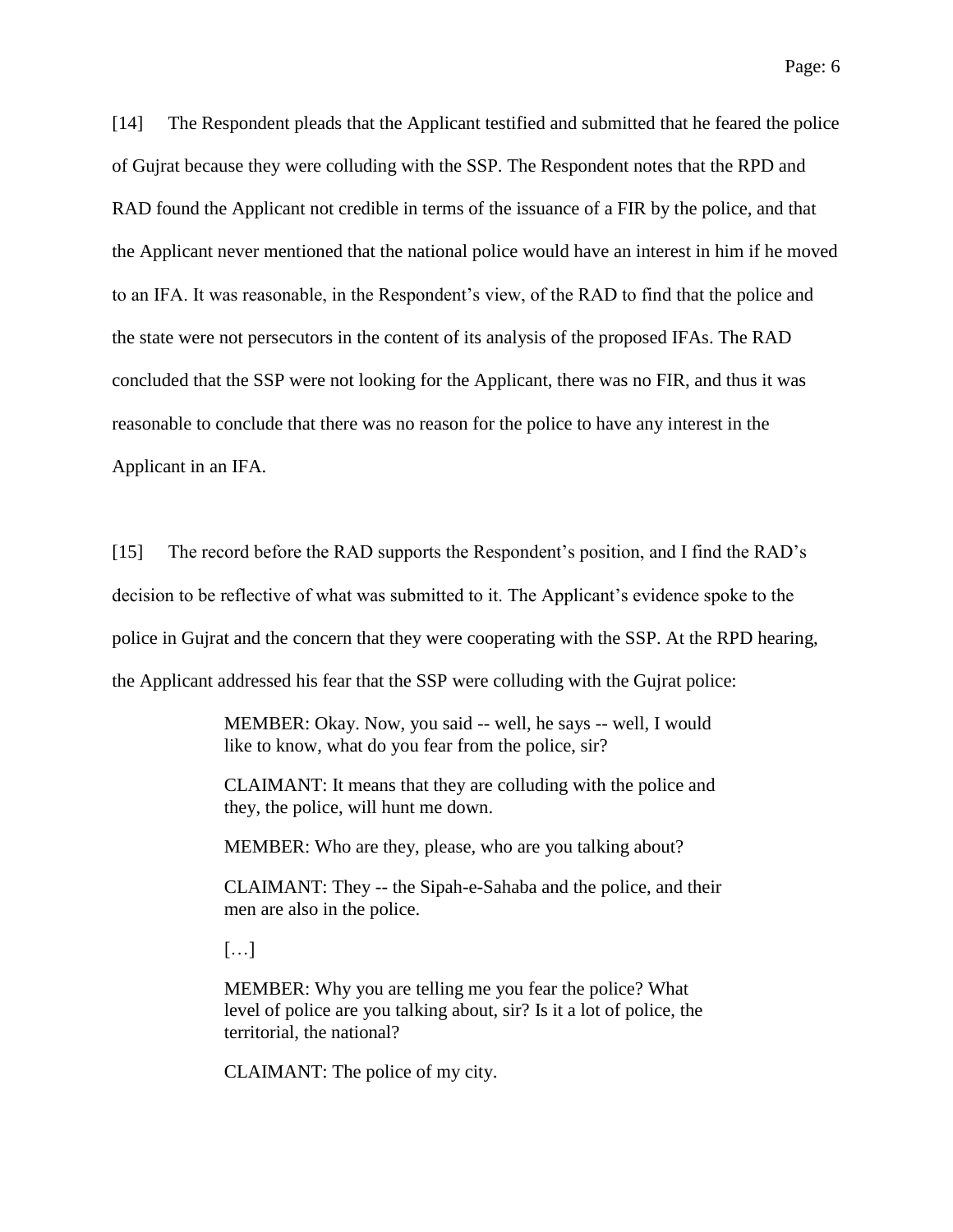MEMBER: Which city is that sir, please? CLAIMANT: Gujarat [*sic*].

[16] The Applicant's BOC also repeatedly referred to the police in his area and their collaboration with the SSP. In the Applicant's submissions to the RAD, he argued that there was no reason to doubt his "allegations that the SSP targeted him and the police were cooperating with the SSP."

[17] Contrary to the Applicant's submissions, I do not find that the RAD failed to address a ground of appeal. On appeal, the Applicant argued that the RPD erred by dismissing the Applicant's apprehension of fear of the consequences the tenant registration system may have on him in a new city. The Applicant argued that the police could communicate with police in other provinces to locate the Applicant through the tenant registration system and thus the test for an IFA had not been met. The RAD's decision was responsive to the arguments made by the Applicant, and the statement concerning the police as an agent of persecution was made in that context. While the wording of the RAD could have been clearer in terms of specifying that the police in the IFAs were not his agents of persecution, I do not find that it rises to the level of a reviewable error. Rather, I find that the Applicant is engaging in a "line-by-line treasure hunt for error" with respect to the RAD's findings as to the Applicant's safety in the proposed IFAs and the tenant registration system.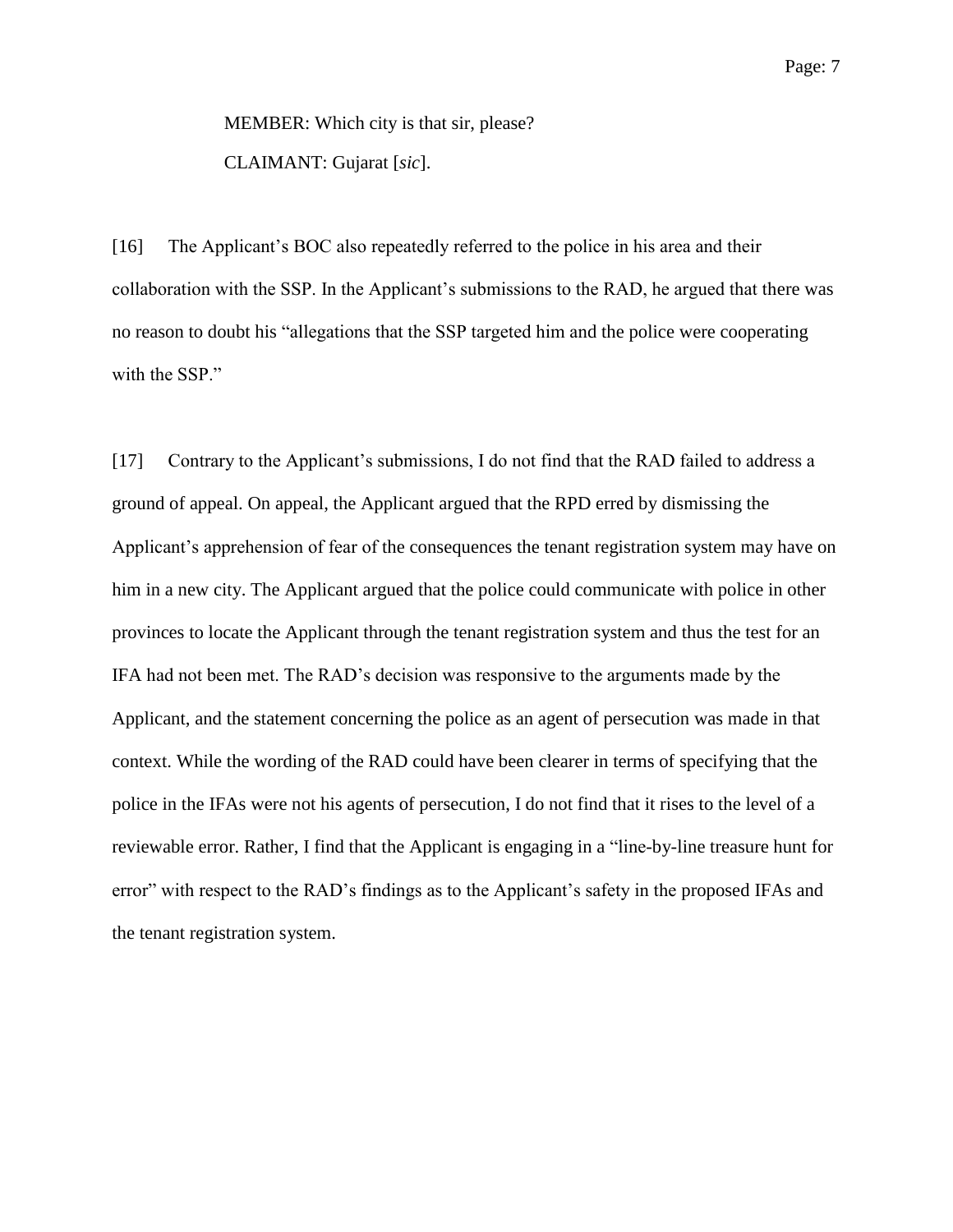### B. *Whether the RAD Minimized and Overlooked Key Evidence in its IFA Assessment*

[18] The RAD considered the Applicant's profile as a Sunni to Shia convert who attempted to purchase land to provide to the Imambargah. The RAD found that having reviewed the evidence, the Applicant was not a high-profile Shia. The RAD stated 96% of Pakistan's 207 million population are Muslim, of which 80-85% are Sunni and 15-20% are Shia. This translates to approximately 30-40 million Shia Muslims in Pakistan. The RAD acknowledged that there may be some sectarian violence against Shia in Pakistan, but it has reduced over time and was not directed against all Shia generally. The RAD found that the Applicant was neither a religious leader, a journalist, a teacher, a doctor or a Shia activist, or part of certain communities targeted by sectarian violence such as the Hazara or Ismaili's. The RAD determined that Shia are represented in all walks of life and Shia and Sunni are integrated in cities such as Islamabad and Karachi. Ultimately, the RAD found there was nothing in the Applicant's profile to suggest that he would be targeted in the proposed IFAs.

[19] The Applicant submits that the RAD minimized and overlooked key pieces of evidence in assessing whether the Applicant was likely to suffer persecution in the proposed IFAs, and in particular, the Applicant's high-profile, and the wide spectrum of Shia who are targeted with sectarian violence in Pakistan. The Applicant relies on a letter from his Imam in Gujrat dated 2015, stating that he is well known in the area, participates in programs, and his family is a respectable Shia family and well reputed.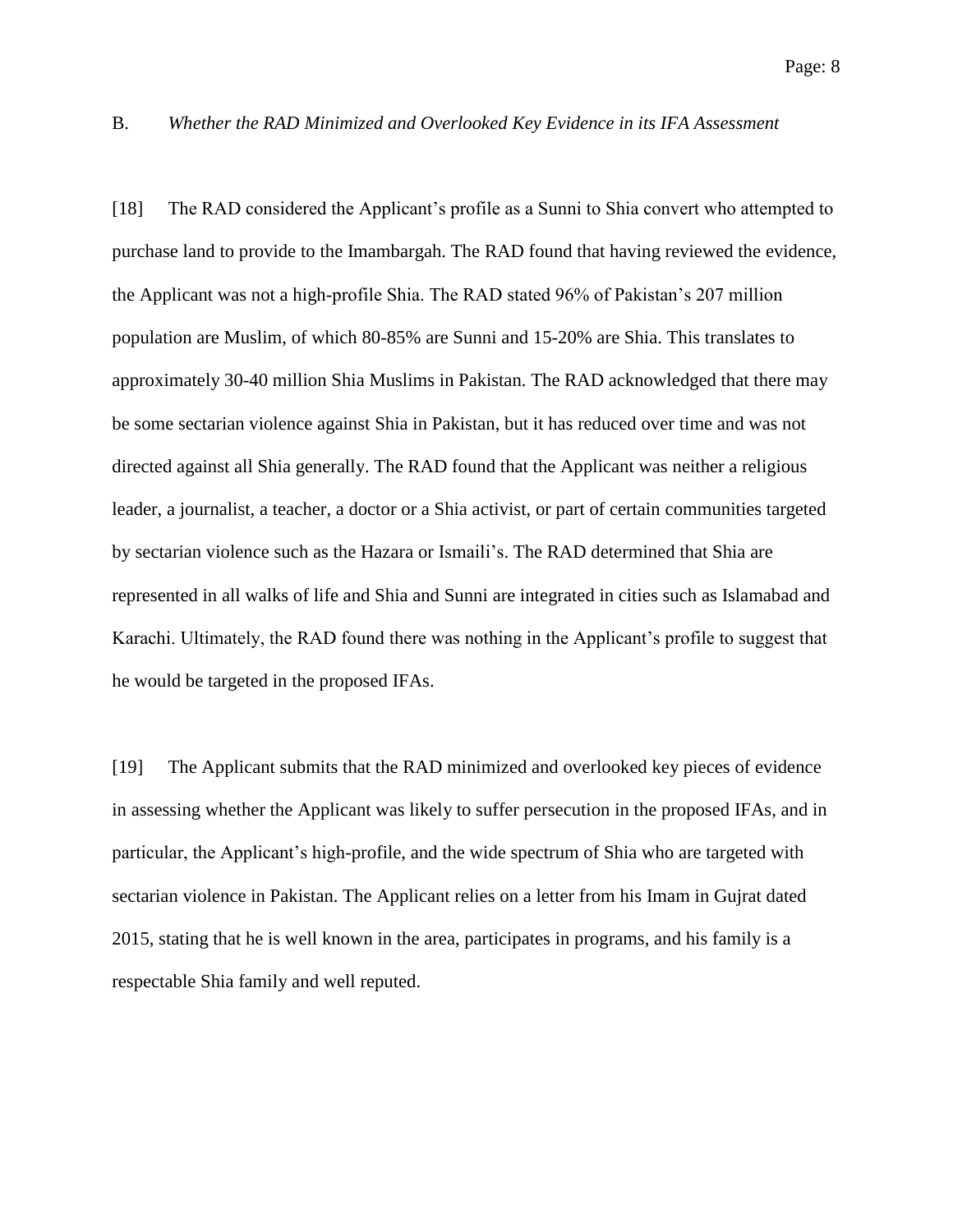[20] The Respondent submits that the Applicant is simply a truck driver, not an activist or a religious leader, and is not a high-profile Shia. The Respondent points to the fact that the Applicant was living and working in the United Arab Emirates as a truck driver from 1995 to April 2018, and returned to Gujrat for a month before leaving for the United States and Canada in May 2018. The Respondent submits that the evidence does not establish that the Applicant is a high-profile person who was likely to suffer persecution if he moved to Islamabad or Karachi. The Respondent further submits that the RAD reasonably concluded, after considering the evidence, that the Applicant, as is the case with millions of Pakistanis, would not be targeted and persecuted for the sole reason of being Shia in the proposed IFAs.

[21] As to the position of Shia Muslims generally, both parties relied on various extracts from the National Documentation Package [NDP] to support their positions. The Applicant submitted that it was unreasonable for the RAD to not have discussed the evidence contrary to the RAD's findings in the NDP, thus creating an inference that it was overlooked. The Respondent submitted there was ample evidence to support the RAD's findings, which were reasonable.

[22] Given the evidence on the record of the Applicant's profile, notably that he is a truck driver, a Shia convert, and is involved with the Imambargah in Gujrat, I am not persuaded that the RAD erred. The RAD took these factors into account, along with the materials in the NDP, and as such the Applicant's submissions on this point amount to a request to re-weigh the evidence considered by the RAD, which I decline to do.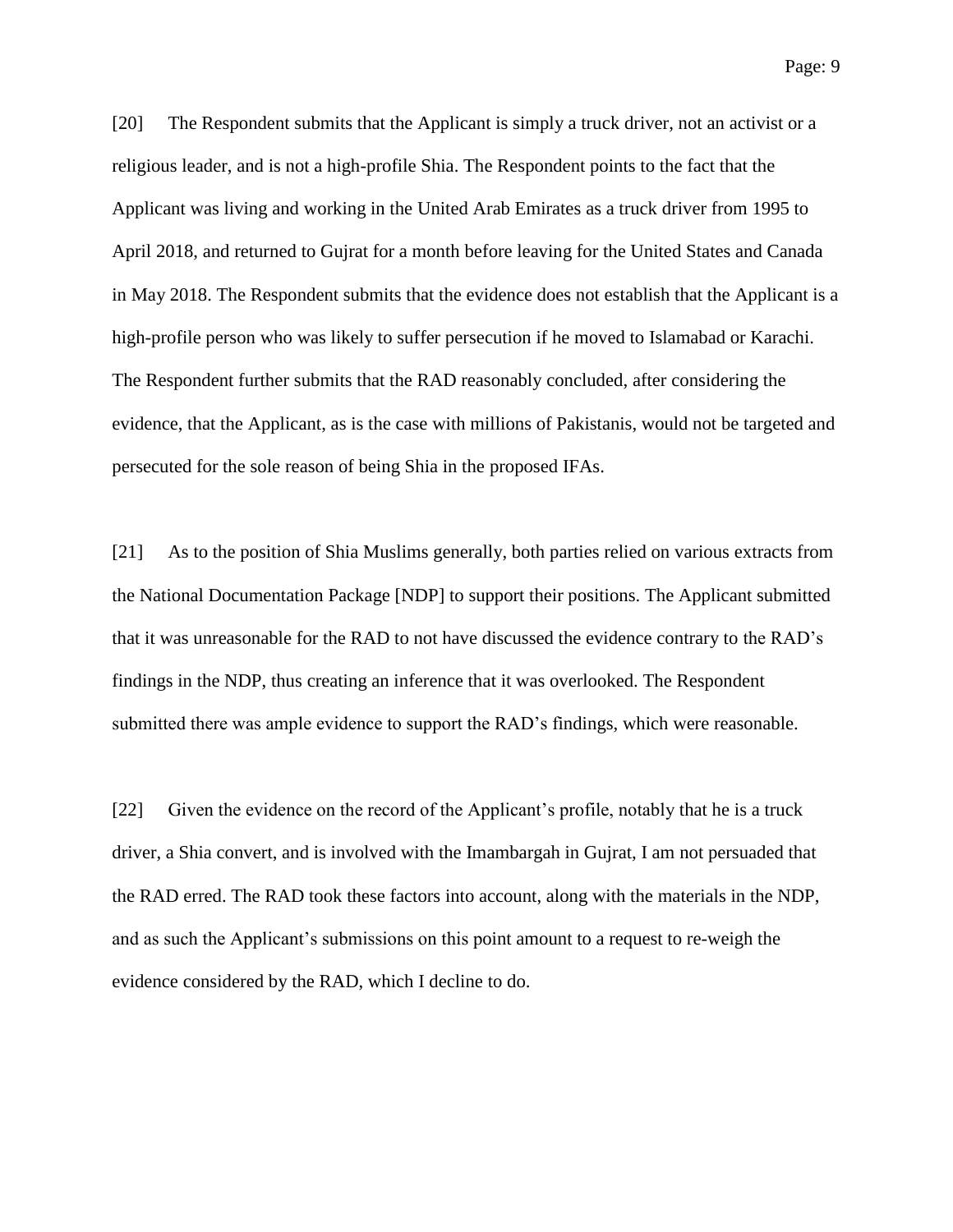[23] I now turn to the RAD's consideration of the materials in the NDP as to the position of Shia Muslims and sectarian violence. I have considered the extracts cited to me by the Applicant and the Respondent. The fact that the NDP evidence considered by the RAD regarding the sectarian violence involving Shia Muslims may be open to more than one interpretation does not mean that the RAD's interpretation was unreasonable, and I am not persuaded that it was. Again, I find this to be an impermissible request to re-weigh the evidence.

C. *The Applicant's Explanation for the Lack of Ongoing Threats*

[24] The RAD noted that the Applicant's testimony is that his encounters with the police and the SSP were limited to Gujrat, Punjab in 2018, and found there was no evidence that the SSP were motivated to find him:

> [15] There is no evidence that the SSP continue to search for the appellant either in Gujarat [*sic*], Punjab or in any other place in Pakistan. The appellant did not state that the SSP visit his family or his wife's family to ascertain his whereabouts. There is no evidence that they are aware that the appellant has left the country.

> [16] Therefore, the appellant's statement that they are motivated to locate him throughout the country is speculative. His own evidence is devoid of this motivation on the part of his persecutors.

[25] The Applicant alleges that the RAD erred because the Applicant had testified that his wife and children were hiding in Pakistan at a friend's farmhouse and never left their hiding spot: "They're in hiding. Nobody knows about them, that they are living  $at - at$  this – this house". The Applicant alleges that because his family never leaves this farmhouse, it was a reasonable explanation as to why threats were not received. Thus, in the Applicant's view, the RAD erred by rejecting his reasonable explanation without commenting or explicitly addressing it.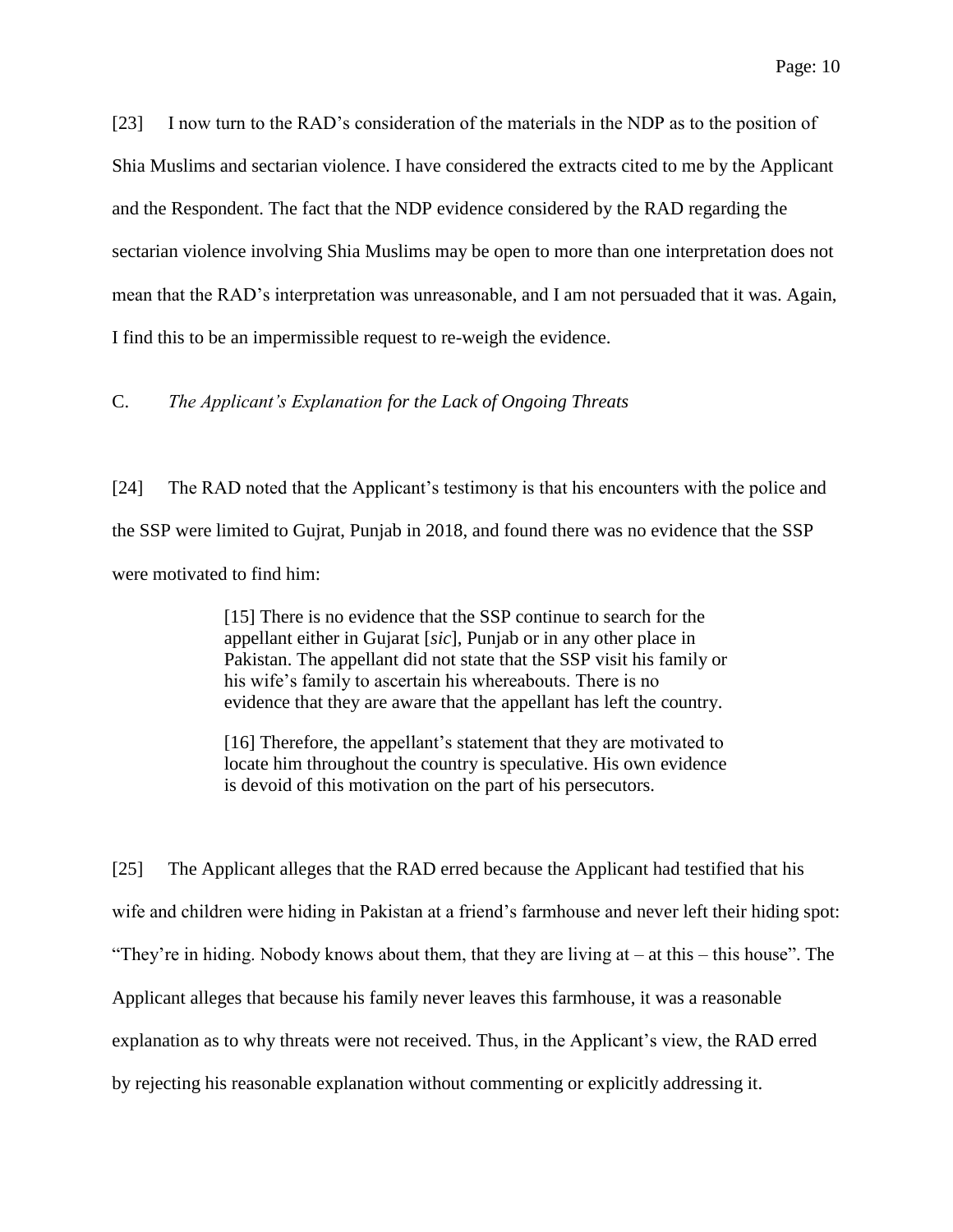Page: 11

[26] The Respondent submits that there is no evidence that the Applicant's family has been threatened, despite the fact that they continue to live in the same city, Gujrat. The Respondent notes the Applicant's testimony that his wife and children are hiding in a farmhouse in Gujrat as an explanation as to why they have not received threats. However, the Respondent also notes: (i) the affidavit from the Applicant's father, dated more than a year and a half after the Applicant left, stating that the Applicant's wife and four children live with him in Gujrat, rather than at a friend's farmhouse; and (ii) that the Applicant's wife, children, father and seven (7) siblings all live in Gujrat. The Respondent argues that it was thus reasonable for the RAD to note the lack of evidence that anyone had tried to contact the Applicant's family members, who all live in the same city, and conclude that there was no evidence that the Applicant's persecutors were motivated to locate him.

[27] Having considered the evidence before the RAD, and the facts and the law, I am not persuaded that the RAD erred. Furthermore, while in the present judicial review, the Applicant highlighted his explanation in his testimony that his wife and children were in hiding at a farmhouse, this was not raised as an argument before the RAD in his submissions dated October 13, 2020. The record stated that all the Applicant's family members, 13 of them, lived in Gujrat. The affidavit evidence of the Applicant's father, dated December 2019, stated that the Applicant's wife and children lived with the father. Contrary to the foregoing, the Applicant's testimony in August 2020 before the RPD stated that no one had contacted his family and that his wife and children were in hiding at a friend's farmhouse since April 26, 2018. Also contrary to the foregoing, the Applicant's submissions during the hearing before this Court was that until December 2019, the Applicant's wife and children lived with his father, and then sometime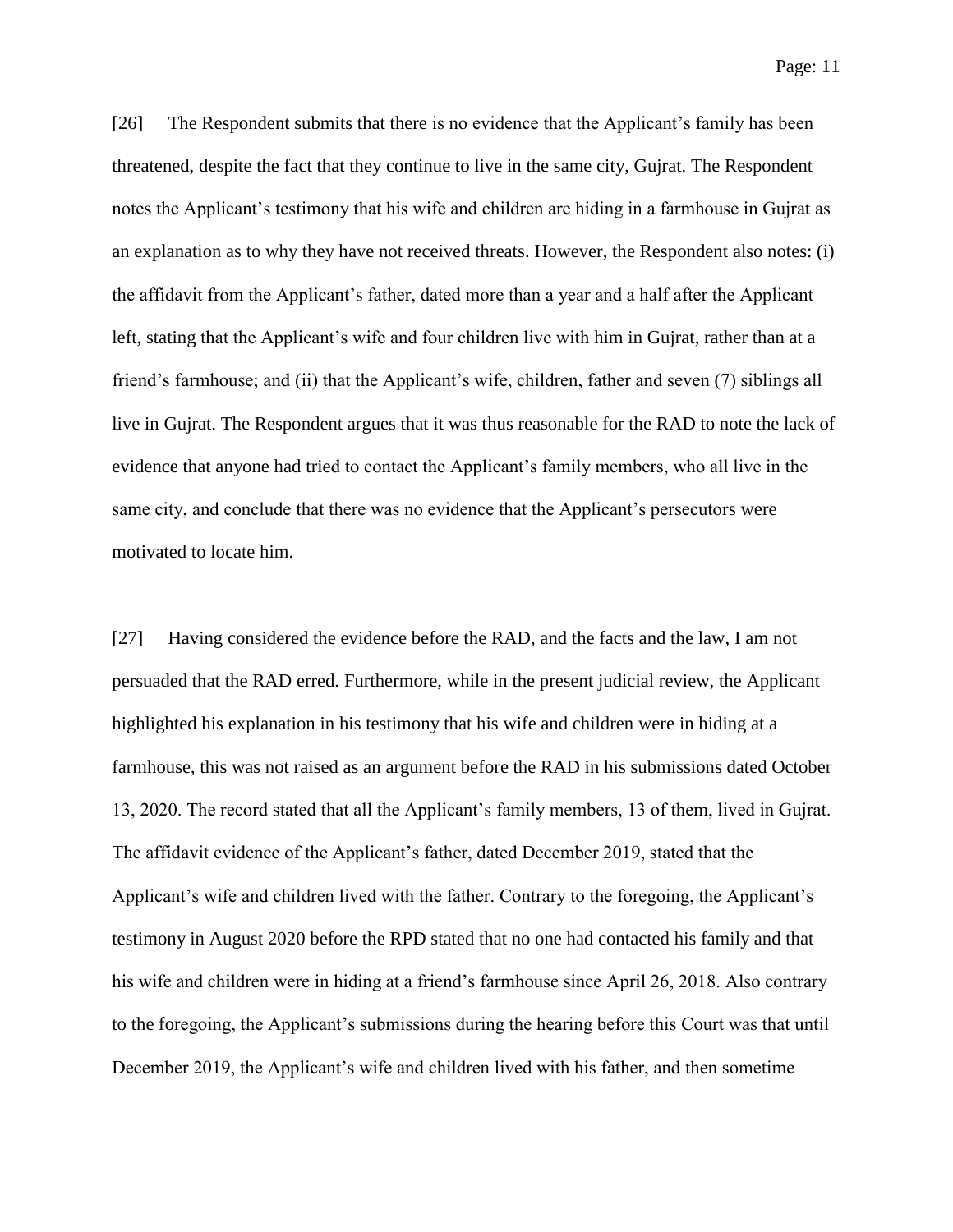thereafter moved to the farmhouse. There is thus some confusion in the record as to when the Applicant's wife and children were living with the Applicant's father in Gujrat, and when they were living at his friend's farmhouse in Gujrat.

[28] I find it was open to the RAD, based on the record, to conclude that there was no evidence that the SSP continue to search for the Applicant. Given the evidence and the submissions that were before the RAD, I do not find it unreasonable for the RAD to have not expressly analysed the portion of the Applicant's testimony concerning his wife and children residing in his friend's farmhouse. I find that the RAD's reasons here demonstrate, on the whole, "an internally coherent and rational chain of analysis in relation to the facts" that "add up" and, thus, are deserving of deference (*Vavilov* at paras 85, 104).

## IV. Conclusion

[29] For the foregoing reasons, this judicial review is dismissed. No serious question of general importance for certification was proposed by the parties, and I agree that no such question arises.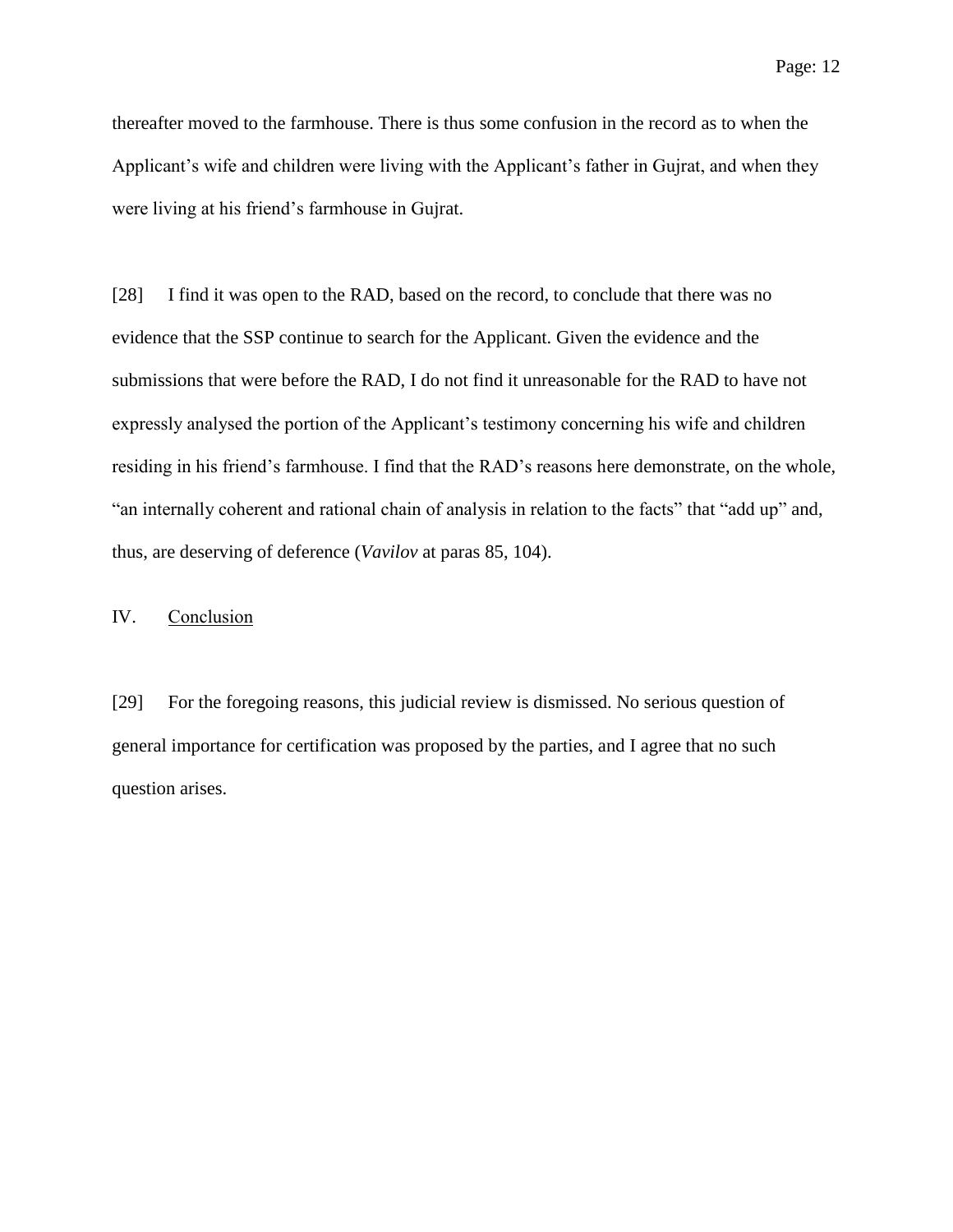# Page: 13

# **JUDGMENT in file IMM-3346-21**

# **THIS COURT'S JUDGMENT is that:**

- 1. The Applicant's application for judicial review is dismissed; and
- 2. There is no question for certification.

"Vanessa Rochester"

Judge